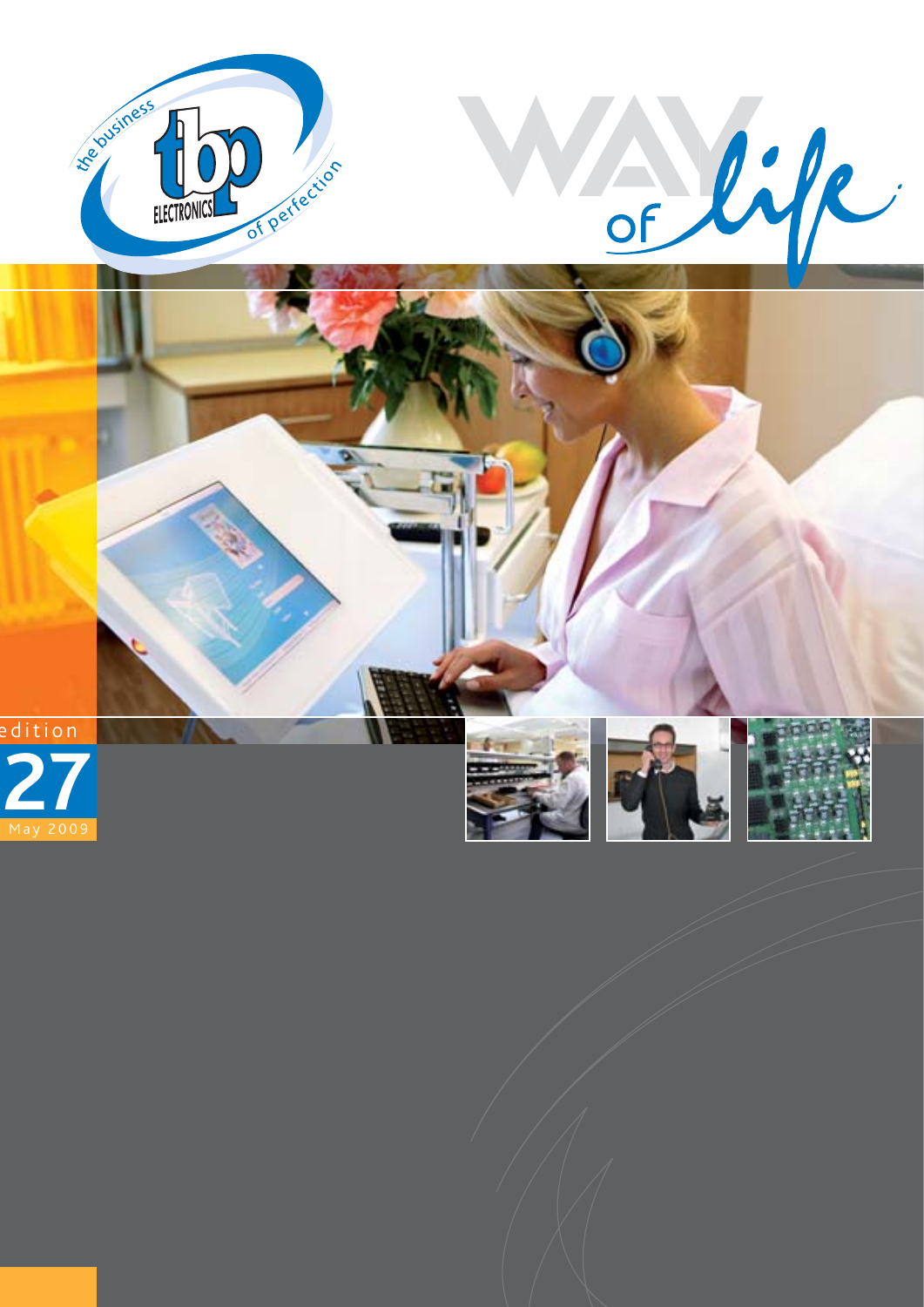# **column**



*Before I started writing this column, I have reread some newspaper articles. Last August I read in the Financieel Dagblad: recession will pass without redundancies. Next: mild redundancies. In February 2009: the cabinet has to take some drastic measures to prevent*  **The Netherlands from finding itself in the** *deepest recession since 1931. In Belgium the government has great trouble with endless fi les of banks and motor industries.* 

*Meanwhile the daily news is that there are more wrongs still in our economy: banks are having great troubles, various and enormous fi nancial scandals and now we have to get used to the fact that this is only the beginning of the crisis. In our EMS trade we see that the whole chain is being affected: both our suppliers and our clients and the total sector are mentioning that there is a drop in the backlog of orders. Many families are discovering the crisis already: by uncertainties about jobs, about the bank's creditworthiness, about payments by installments of the* 

### **our EMS trade and the recession**

*house and other loans, about money lost at the stock market. On a daily basis the media are dishing up bleak news items. The good news gets very little attention.* 

*And yet, our trade has gone through a lot already. Globalization: the disappearance of work to the Far East and Eastern Europe. Having our daily worries, we would almost forget that since 1990 over 70% of our industry has been moved from the Benelux. The remaining companies are the gems; they are the companies that invested in knowhow and technology. This recession however, has an*  extra handicap: the financial support of the *banks. So, our sector organisations will have to stand up for us: demand attention from our government(s) and make it clear that giving priority to our own industries is (more than) necessary. Dare as the French dare.* 

*And let's keep our eyes wide open: look there are going to be some displacements. Worldwide work will be divided differently: continent after continent; work from the Far East will be returning; orders will turn into short term orders; more attention for cash and low stocks; long transport times will have to be reduced (eight weeks on board is too long 'sleeping capital').* 

*Clients want to talk to local suppliers again: they will be asking for cooperation in the development stage, co-engineering, direct and short lines with the project management and a full supply chain service.* 

*In his tbp visie n° 26 column Ton writes* 

*about the necessity of the ultimate coope*ration. This is now preferable in all fields: *authorities, trade organisations, business life and employees. Having an unprecedented determination to deal with the challenges together.*

*Let's polish our gems. In our factory in Geel we have the program tois (tbp's operating improvement system): improvements without effort. And they are having results! Now we have to our best - in consultation with our suppliers and clients – to cooperate enthusiastically without effort, purposefully and professionally. The recession, knocking at our door, will not be allowed in.*

*And as vitamin C for success: make it a beautiful day each and every time!* 

*Anton*

*Tbp electronics Belgium is shortlisted for the prize "enterprise 2009" by VOKA Kempen (Chamber of Commerce). Tbp is one of three laureates. The winner will be announced on 15 May. More information: www.voka.be/kempen/nieuws. .* 

# **colophon**

**postal address**  tbp electronics bv postbus 8 3247 ZG Dirksland T +31 (0)187 602744 F +31 (0)187 603497 E info@tbp.nl I www.tbp.eu

### **visiting addresses**

Vlakbodem 10 • 3247 CP Dirksland (NL) Bell Telephonelaan 3 • B-2440 Geel (B)

**editing** *Dana Wolters (info@tbp.nl)*  **photographs** 

*Arjo van der Graaff fotografi e* **Copywriting & photography** *redactie in techniek, Frans Witkamp* **design**  *Peter Walschots & Grafi sch Bedrijf Hontelé* **printer** *Grafi sch Bedrijf Hontelé*

Way of Life is an edition by tbp electronics. This newsletter is distributed to tbp's relations. Reproduction, duplication or copying of articles is allowed only after consent of the editors.

Way of Life is printed on non-chlorine bleached paper and it is environmental-friendly wrapped.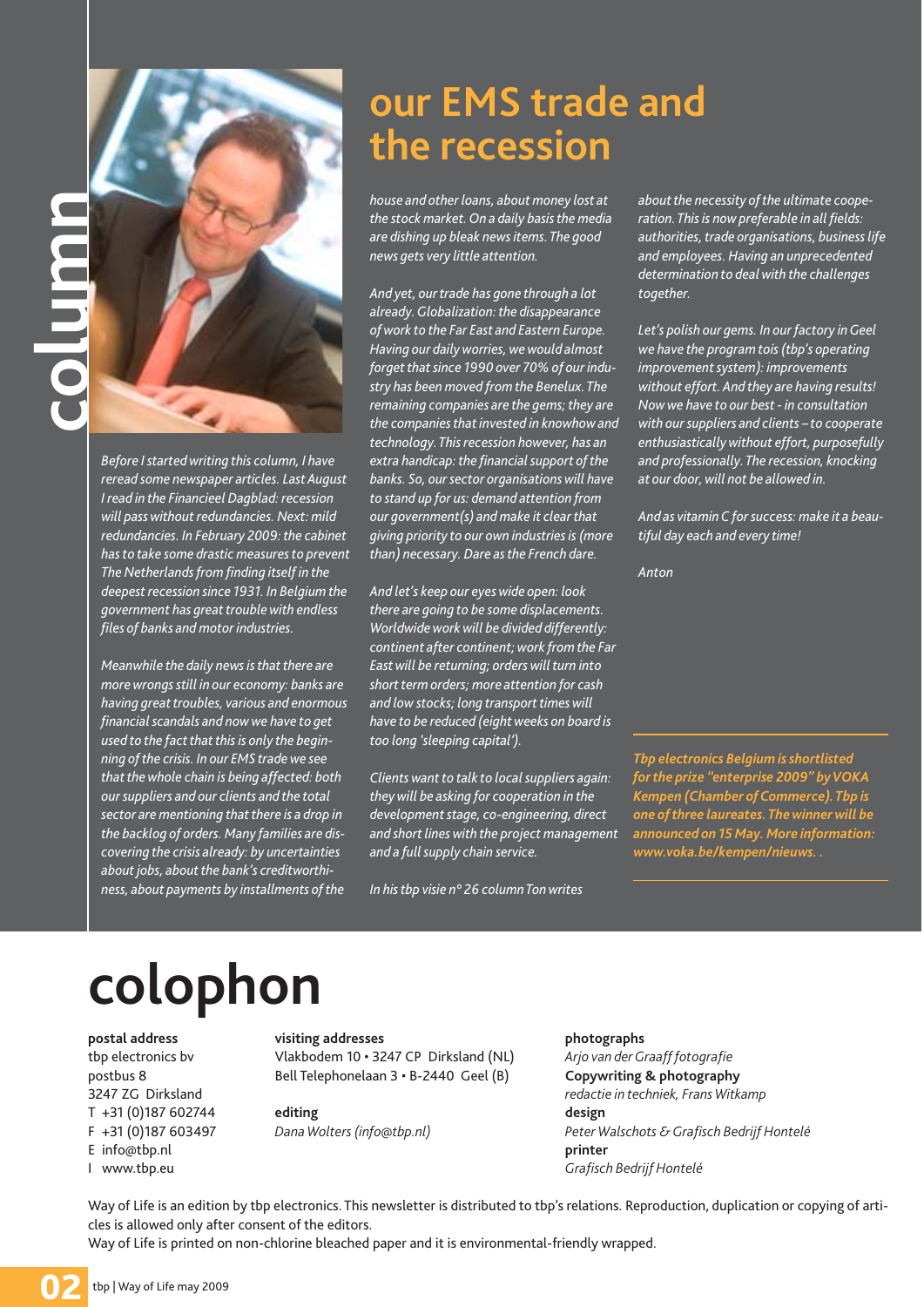

### **visit Electronics & Automation**

*At the trade fair Electronics & Automation (27-29 May, Jaarbeurs Utrecht) 125 companies will enlighten the visitors on the developments in the fi eld of electronics. You*  will find there a lot: electronics developers, *producers, production equipment, testing and measuring equipment and components (manufacturers and importers). It goes almost without saying that tbp electronics will be present with a large stand (8B019) in order to welcome you and to see you in an appropriate environment. In our Grand Café our people will listen to your wishes*  and will fill you in about the developments *within our company.* 

#### **gadget**

To make your visit worthwhile, electronics with which you can assemble yourself a wireless sensor temperature meter will be produced in the Live PIL (Production Integration Line: a sort of mini-factory). This temperature meter is the gadget that the fair visitor can lay hands upon if he or she applies for it. If you want to get hold of this gadget you have to register as a visitor of the fair and subsequently apply for the gadget. This can be done via tbp's website (www.tbp.eu). You want to do this quickly, as the available number of gadgets is only 2,000. In order to assemble the gadget you have to visit eight different stands. You gather there the printed circuit boards, casing, foil, battery and software that make up together a digital temperature meter. Extra attention will be paid to the ESDproof (Electro Static Discharge) packaging, so that your product will not be damaged

by static discharges. You will be able to have the firmware activated in tbp's Grand Café. Then you check whether the electronics are functioning well and you can calibrate your gadget. If you have gone through all stages, then you have a sensor that transmits the actual temperature wireless to a dongle in your pc. The software on the pc presents the measured value on screen. The gadget has been realized thanks to the cooperation of various sponsors. One company made the design, about 16 others supplied the various parts, 13 companies made equipment available for the Live PIL, 12 companies supplied testing and measuring facilities and the software and last but not least 7 companies – amongst them tbp electronics- supplied the necessary financial and supporting means. You can read more on the assembling of the Live PIL on page 6 of this newsletter.

#### **lectures**

Six seminars are organized in the conference rooms at the trade fair floor. Quality from the perspective of the visitor and/or user has been highlighted while determining on the programs. Both the message per seminar and the

lecturers and their presentations have been tuned in this respect with a group of companies involved. For more information about the seminars, please contact Paul Petersen (p.petersen@fhi.nl) or Linda Dekker (l.dekker@fhi.nl) of FHI, Federation of Technology Branches, telephone +31 (0) 33 465 75 07. Don't miss out on "High Tech Heels": here you meet a number of female tbp employees … because various women do play an unavoidable part in the EMS-trade!

Tip: note in your diary/organizer: **Wednesday 27 May around 16.00 hours happy hour at tbp electronics, Grand Café, stand 8B019!**



### **contents**

- 2 column
- Electronics & Automation 3
- summer closure 3
- le site offre encore plus 4
- Girls' Day 4
- 5 boxbuilding Dirksland
- Live PIL E&A 2009
- Jos Corstjens
	- electronics soon to be lead-free
	- your contact with tbp
- SurfTable 10

6

7

8

9

Alcatel Lucent 12

summer closure **summer closure** *During this summer the companies at the locations Dirksland and Geel will be closed during the holidays. For Geel these will be weeks 29 and 30 (Monday 13 up to and including Friday 24 July) and for Dirksland these will be this year two weeks: week 32 and 33 (Monday 3 up to and including Friday 14 August). To have your own production continued unhindered, it is necessary to have our supplies to you tuned with our contact person in time. Give us your forecast(s) and order(s) well beforehand, and then we can make sure that you will get your products according to your appointment. The same goes for quotations: ask fort hem on time!* 

*You may contact Mrs. Annemieke ten Broek (atbroek@tbp.nl) of our department order processing for Dirksland and for Geel you may contact Mr. Ir. Frans Geerts (fgeerts@tbp.eu) of the department EMS business development.*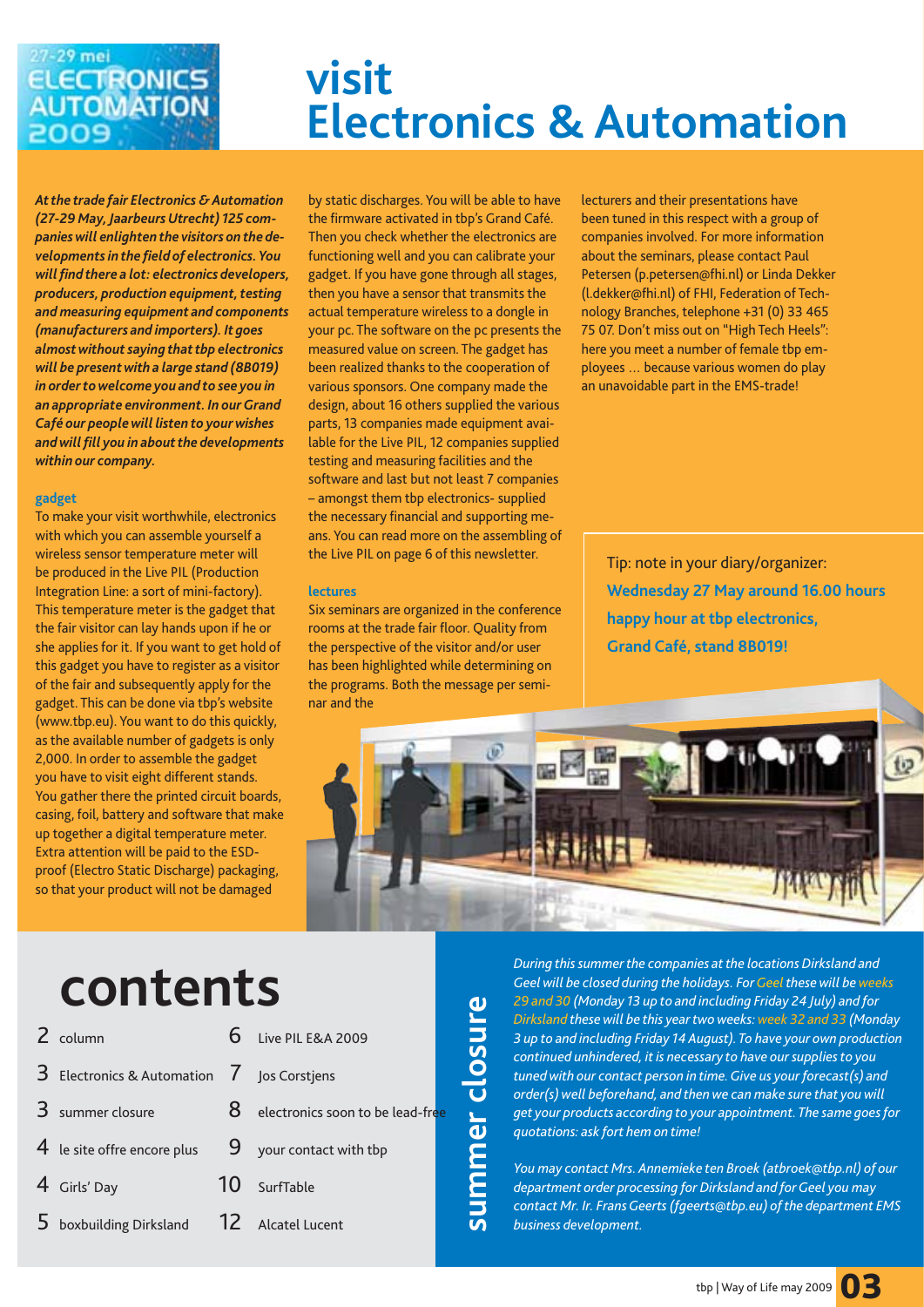# **the website offers more yet**

Our website shortly will have a French version. With it we are fulfilling the wish of many who find it simpler to be addressed in their own language. But our website not only will have an extension in the field of language, but there will be some adaptations concerning its contents. Order tracking will be made available for our Geel branch as well. Clients of our Belgian branch will be

able to follow exactly the status of their productions at the website and can keep in touch with what is happening. This comes in very handy when you want to keep up your planning, so it seems from practice. It goes without saying that this order tracking tool is only to be used by authorised persons. The changes on the website will be used as well to check up the contents with the current state

of business. Current events force us to remain critical. With the announced changes we keep completely up to date anyway!



### **girls enthralled by technology**

*Girls and technology? According to old-fashioned views there is still the idea that this is not a suitable combination. Practice, however, proves that this assumption is undeserved. It is remarkable that women tend to score better in the learning process, but do not opt for studying technology or engineering. Unknown, unloved, or so it seems. It appears that in Flanders in engineering studies the ratio male-female is 84 to 16%. In order to do something about it, various companies in Flanders show that girls and engineering*  indeed do fit each other! *Within the project 'GirlsDays' girls in the higher forms of primary schools are becoming acquainted with the production* 

**to Geel** 

That is why a group of 25 girls visited our premises in Geel on 21 January to see what

*processes in various companies.* 

is produced there. And they didn't only watch, but the ladies had to get going themselves in a soldering workshop. Their dexterity with the soldering iron was being tested there by producing an electronic dice or a wheel of fortune. With great fervour this gadget, which of course they were to take home, was put together. Proof that women really can work with technology! It is expected that due to this playful acquaintance of technology and engineering the odds are that women opt for a follow-up study in this branch of studies.

### **All over Flanders**

The GirlsDays are being performed at about 25 companies on various Wednesday afternoons, spread over the first three months of this year. In April collective closing festivities took place (with the parents) in the Technopolis at Mechelen: the "place to be" if promotions of technology are concerned. The so-called GirlsDays occur frequently at various companies in Flemish Belgium. It is a collective initiative of Agoria Flanders (a federation of about 1,500 companies), Technopolis (the Flemish hands-on centre, a permanent



platform for science and technology) and the Flemish authorities. The initiative is being realized owing to financing of the Flemish minister of Equal Opportunities Kathleen Van Brempt.

### **super coooool**

To conclude a few phrases by the young ladies themselves: *the day was mega-cool", "it was super", "it was mega-smashing", "next year another such a GirlsDay", "It is a huge company", "It was super coooool", "see you next year", "much learned", "I thought it was dead-smashing"*.

And answers to the question "what would you like to become later": *"a nursery schoolteacher", "a professor of medicines", "a vet", "an architect", "a teacher","a PA", "a photographer", "something to do with computers, "a psychologist" … but very often as well "I don't know"*.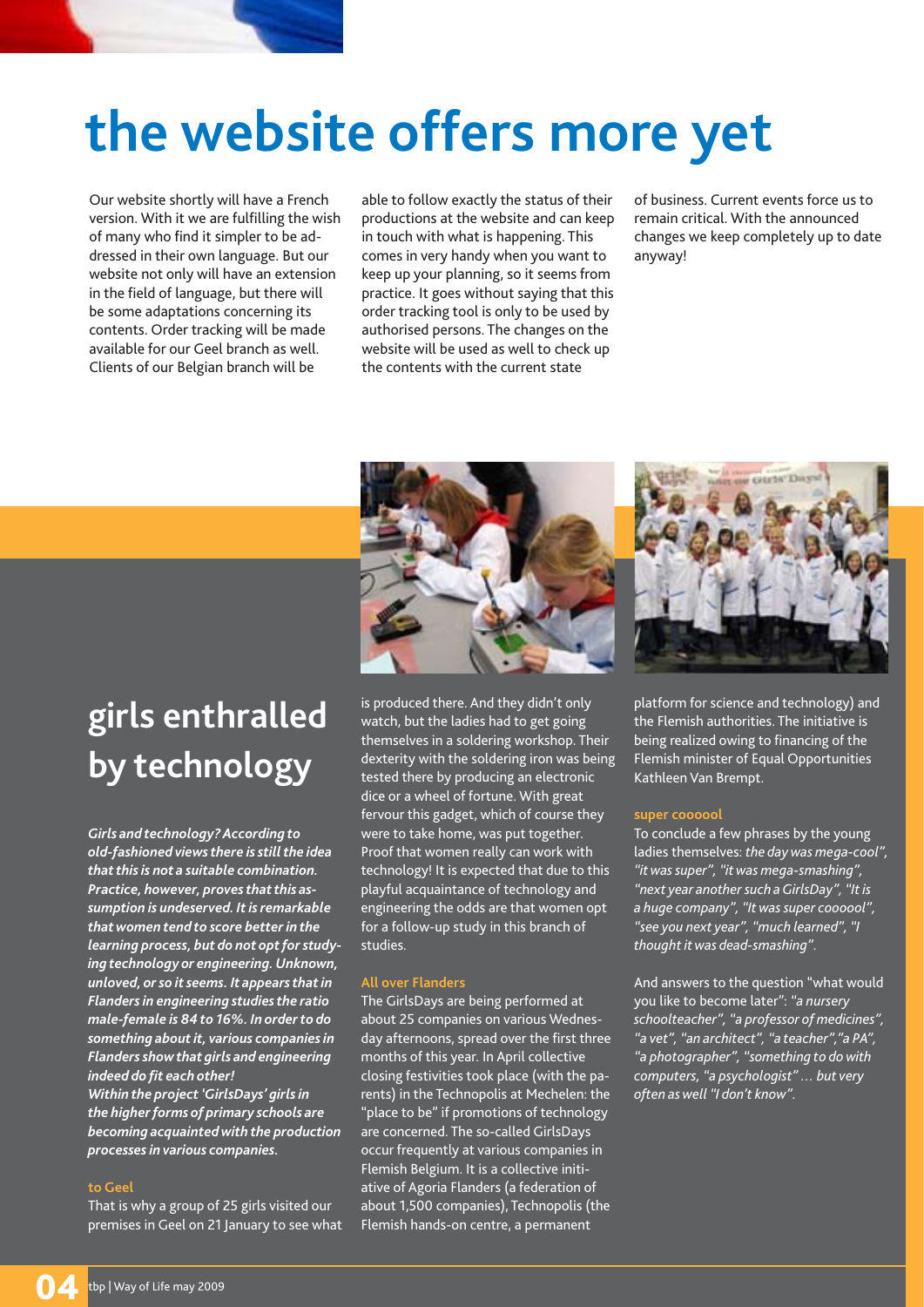



he busing Perfecto

## **boxbuilding in Dirksland as well**

*The tbp electronics branch in Den Bosch, known for its box building activities, moved to Dirksland at the end of last year. One of the reasons for this action is further optimization of the entire logistics process. The former Honeywell-company, specialized in the production of equipment and cabinets, sits now next to our location on the Vlakbodem. Kees Vis, (manager facilities & QA/QC at tbp) in charge of the move, is looking back upon a successful operation: "earlier this year already the testing group of the printed circuit boards had moved. Those employees are housed in the premises at*  the Vlakbodem in Dirksland. In December last year the move was finished for *the last eight employees of the box building group. They are now working in our annex at the Watertoren". The people who did their job previously in Den Bosch, are doing it now in Dirksland. Unfortunately, this means extra commuting time for them. Tbp has arranged two mini-coaches that are commuting between Den Bosch and Dirksland on a daily basis. That extra time our colleagues take for granted. What is in it for them is that their jobs will have somewhat more variety in them: where once they had to work for one client's products, there are increasingly different clients that want to have other sorts of products. The move has been realized according to plan. Firstly, the logistics part was moved: storage, stock etc. Next the production facilities followed. Thanks to good agreements with all those involved the production could be continued entirely almost without any gaps. All facilities such as electricity, telephone lines, etcetera were ready in time. As there frequently will be an exchange of products or components between the premises at Vlakbodem and Watertoren, we have searched for a good solution for their transport. Kees Vis: "The distance is about 150 metres. We therefore have a special bicycle that has some resemblance to that of a pizza deliverer, in store for the small and quick work. We have a car at the ready for the somewhat bigger work". In the long term this solution will not be necessary anymore. At the industrial estate at the Vlakbodem there will arise a new building for our box building activities. The architect has to start drawing yet, but the piles are already in the ground. "For the time being we can work rather well at the Watertoren and we can deliver to our clients accordingly", as Kees thinks it over and looks back upon a successful action.*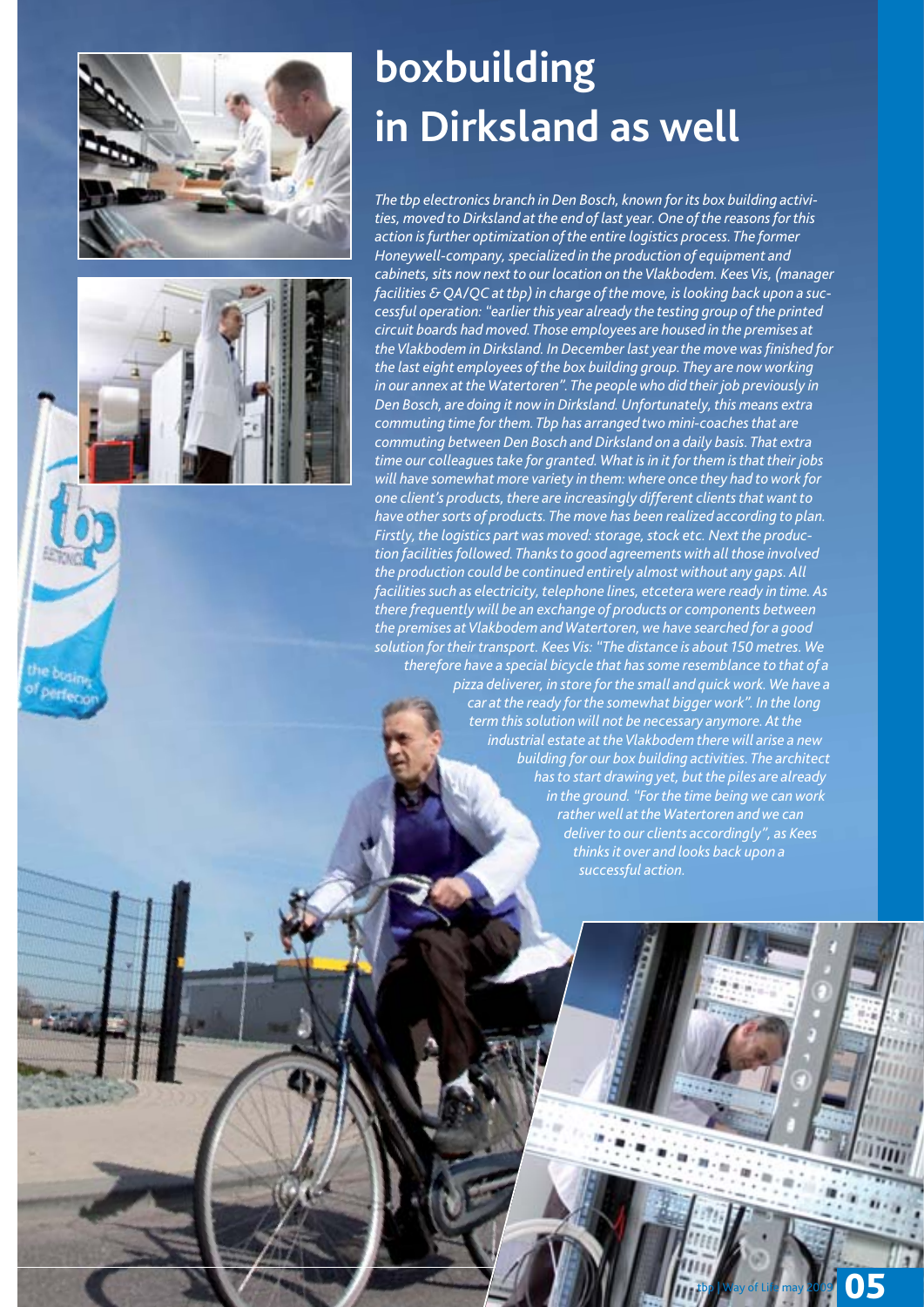# **The Live PIL at Electronics & Automation**

*You soon will be able to see it working again: the Live PIL (Production Integration Line), diagonally across from the tbp stand (8B019). At the next fair Electronics & Automation (Utrecht, 27-29 May 2009) you can witness a complete "mini factory", in which complete and tested print boards are being assembled. In this production line the assembling of the print is taking place that is part of the gadget that quite a lot of visitors will be interested in: an electronic wireless temperature meter. You can read on page 3 of this edition how to get one of these gadgets.*

### **Cooperation remains indispensible**

The set-up of the Live PIL is basically the same as that of two years ago. A remarkable difference is that now many other suppliers of production machines are taking part. The set-up of such a production line remains the work of specialists. And of course it is always thrilling. "Prolonged due to success" is the reason why consultant Ton van Galen will direct things again. He keeps track of the contacts with about 15 suppliers and has to manage that all machinery is working well together. There is not much time for test runs. The day before the fair opens the machines will be brought together and will be assembled into one production line. Utilities (electricity) will have to be connected and then the whole line should work.

#### **standardization**

It has been pointed out before: the set-up of such a production line is a matter of making good arrangements between machine producers, both about mechanical and electrical aspects. Fortunately, there has been much achieved already with respect to standardization in this field. Agreements on for instance dimensions and electronic control have been put down by SMEMA: Surface Mount Equipment Manufacturers Association. Without such standardization the setting up of the Live PIL would be out of the question at such short notice. The existence of these standards prove to be very helpful to buyers of machines as well: they are able to compare the machines of various producers well and they possibly can assemble them with machines of different producers. This enables an optimal set up of every production line.

#### **the production line**

Although the set up resembles in broad outlines the one of two years ago, we take a mind walk along the various stations in the production line. The loader that makes that the boards are being sent one by one from the feeder to the screen printer. This printer applies soldering paste with the help of a stencil to those places where later on an electrical connection between printing board and component is desired (like a silk screen method). It is also possible to apply paste with a paste jet machine, such as is the case in inkjet printers, however this method will not be shown during the live production. To check whether all places have a soldering paste coating, an automatic inspection takes place with a three-dimensional camera. The pick-andplace machine subsequently places the various components – that are mostly on a reel, in a stick or a tray – on the printing board. Obviously, this all has to happen very carefully and very precisely. At each movement of the board the components can shift causing undesired situations. As soon as the placing process is over, the soldering process takes place in a Vapour Phase-machine. One of the particulars in this installation is that a special fluid is used with a fixed boiling point that offers in the vapour stage the ideal circumstances to prevent corrosion as this vapour is totally inert. Another method is a hot-air oven with nitrogen or air in which the soldering takes place (not present). Possible assembling of special components, that cannot be assembled automatically, such as temperature-sensitive components and



connectors, follows after the soldering. After the soldering process and the manual assembling another visual inspection takes places with a so-called AOI, this is Automatic Optical Inspection. Next follows an electronic testing program in order to see whether all connections are making contact. If this testing process ends with an "ok", then a so-called functional test follows in order to check whether our end product is functioning in reality.

Printing boards that do not reach the finish normally are gathered and are being repaired if necessary.

**the end product**

Of course you want to see the result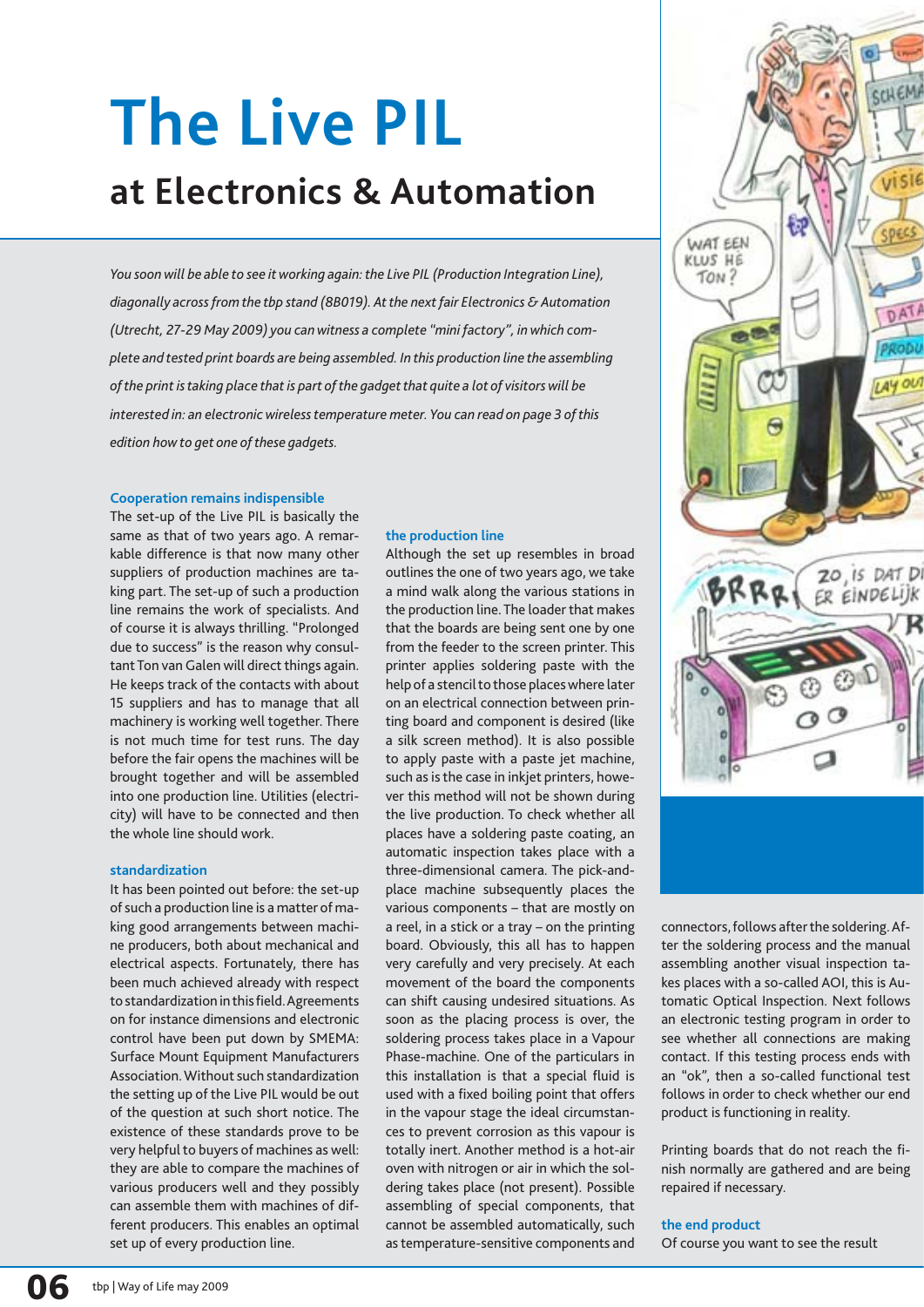

**We like to make you a warm welcome at our stand 8B019: tbp's Grand Café. We are organising a happy hour for you at Wednesday 27 May about 16.00 hours.** 

supplied by this mini factory. Make sure that you are going to have this gadget by applying on time as visitor of Electronics & Automation. If you gather the various components of your gadget, you automatically will receive the printing board that is produced here. Together with the other parts, the software and your own pc or laptop you can have much pleasure from it in the future.



Temperatuumneter

### **suppliers of the production equipment**<br>Stencils & clamping system Cookson electronics

Stencils & clamping system Cure module for conformal coating Dracon-Eltron<br>
Pre-production and test run HEAD Electronics Pre-production and test run HEAD Electronics<br>
Solder paste inspection Koh Young Europe Solder paste inspection Manual tape and reel machine **KVMS** Coating Machine Nordson - Asymtek Screen printer example and the partnertec - DEK Benelux<br>Selective soldering examples and the Partnertec - Vitronics Soli Selective soldering example of Partnertec – Vitronics Soltec<br>
Promass assembly systems<br>
Promass assembly systems Dispenser for conductive paste Vapour Phase-machine SMANS Benelux AOI-systeem T&M Systems Drying box Totech Europe<br>Pick and place machine W&S Benelux Pick and place machine

Promass assembly systems<br>Romex - DIMA SMT Systems

### **suppliers of measuring equipment**

functional test E.D.&A. NV functional test Test-OK

 $CN$  Rood B.V. functional test D&D Mechatronics<br>CE Test D.A.R.E.!! Consultar CE Test D.A.R.E.!! Consultancy<br>
calibration Dewetron Benelux Dewetron Benelux calibration GMC Instruments programming JTAG Technologies programming National Instruments Ned. BV<br>RF test T&M Systems B.V. RF test T&M Systems B.V.<br>
calibration Tech 5 B.V. Tech 5 B.V. calibration Yokogawa Europe B.V.

And financial support of: Azteco electronics, Contax Benelux, Drechtwerk Elektronica, Global Electronics and tbp electronics..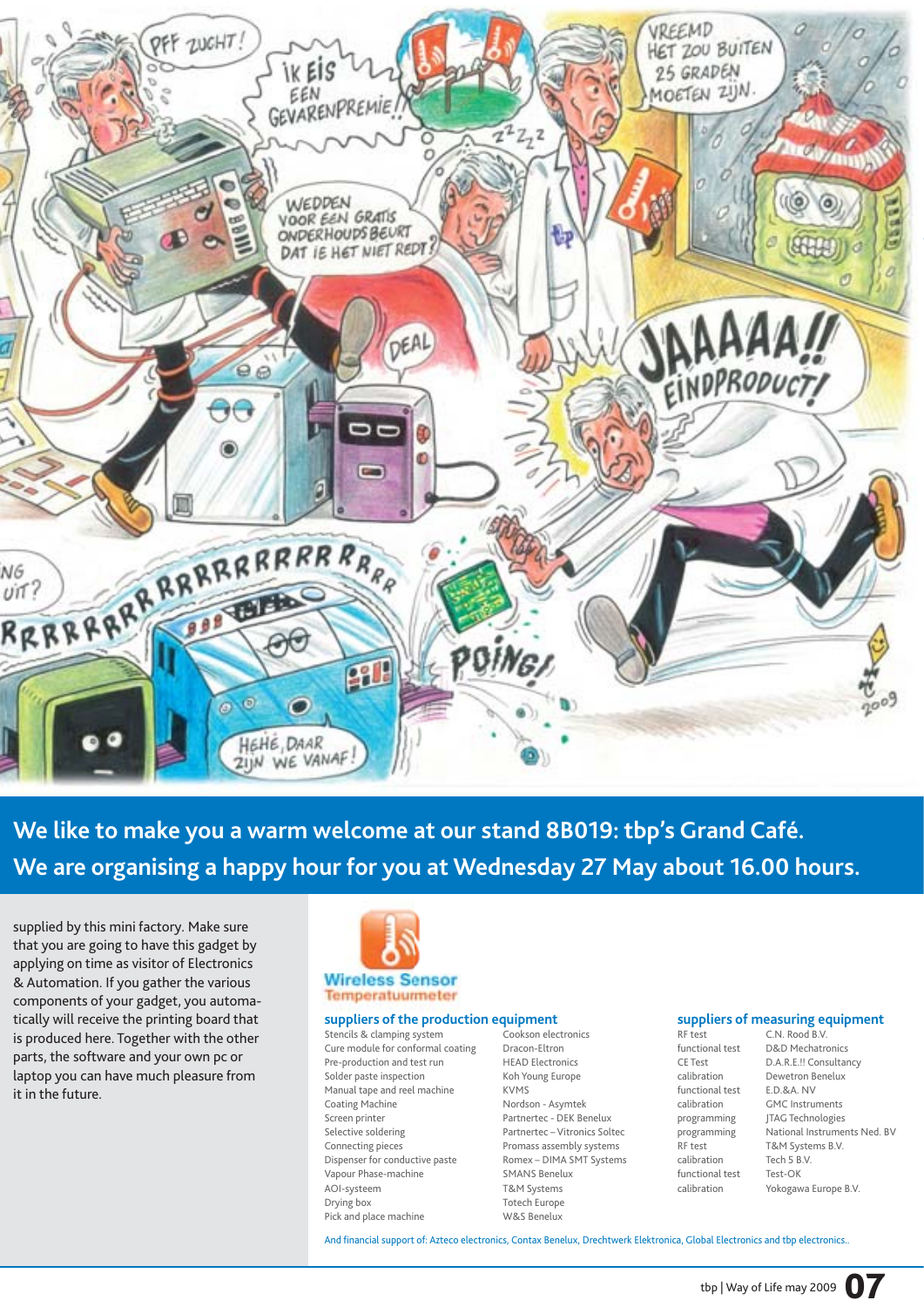# **Jos Corstjens:**

### **Flemish Business**

### **Excellence Manager 2008**



*Jos Corstjens, director NPI, SHEQ, Engineering at our Geel branch, received the title of "Business Excellence Manager 2008 of Flanders" at the end of last year. An award you do not easily receive. The reason that the Flemish Centre for Quality granted him this award, is that he has shown to increase considerably the quality of the business processes mostly at the Geel branch. In it Jos functioned clearly as a positive catalyst.*

### **How things were**

In 2001 Jos accepted another office within the then Alcatel-Lucent and moved therefore to the Geel branch. His orders were to map the business processes with the goal of optimisation. From his background with knowledge of Business Process Re-engineering he concluded that real craftsmanship was delivered, but that business processes left a lot to be desired. It proved difficult though, to put the finger on the weak spot. Some processes could improve, but the time to talk it over failed. There was no time for such things, was the general view. Jos was unabashed and suggested to brainstorm with some forty people from the organisation during a weekend. This worked, and it produced eleven project proposals that showed after some months a directly measurable gain of time. The tone was set; the employees' enthusiasm was stirred. Jos about this "That project to come to the ideal factory, we called it simply IF, the ideal factory. The starting point was: how would we act if we should have the chance to start completely anew with this factory? What can we do better and simpler?" These questions as well have led to a discussion, its key motive being: "simple, visual and by itself".

### **Convert on time! electronics soon lead-free**

Every electronics producer has to deal with them: RoHS and WEEE. Letter-words that stand for Restriction of Hazardous Substances Directive and Waste Electrical and Electronic Equipment Directive. So these are rules, formulated by the European Commission that determines how we have to deal with hazardous substances and waste of electronic equipment. Their goal is to reduce the use of some hazardous substances that appear frequently in electronics. In practice this means that soldering of conventional soldering connections with tin/lead basically is not allowed anymore from the commencing date (1 July 2006). Fortunately, when the occasion arises release has been granted in a transitional arrangement, but this ends on 1 July 2010. This means that all printed circuit boards will have to be produced via a lead-free soldering process as of next year. How things have been laid down in European legislation, you can read at the website: http://ec.europa.eu/environment/waste/weee/legis\_en.htm. Unfortunately, the major part of our clients seems to procrastinate on the consequences. Lead-free soldering means that current productions need to be adjusted. Let alone the higher temperatures needed in leadfree soldering that ask for application of other components. Design and BOM (Bill of Materials) will change, new agreements with suppliers are necessary. And all this



needs time. Please, make sure that you won't get into any problems and convert on time. It is in your own interest! And you know: tbp will help you with a possible redesign of your product. Our specialists will advise you gladly.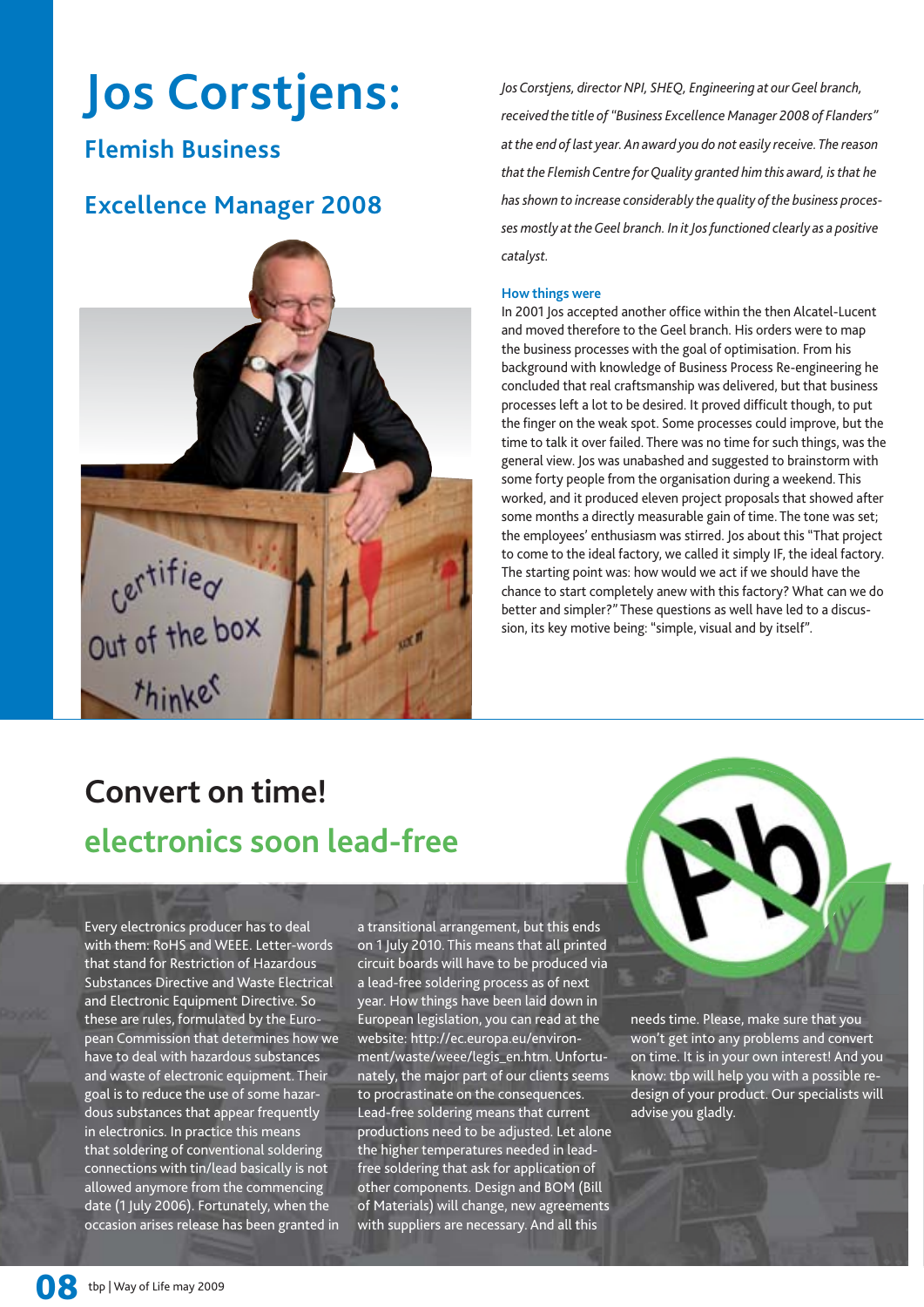#### **slide**

In fact a start was made according to the principles of sound reason: a good preparation, a maximum simplification of processes, a fast flow and a maximum focus at activities that add value for the client. Jos likes to visualize this approach by the metaphor of a slide. "Before we can slide gladly down, we first have to shift the necessary work. We have to climb. We see that translated in our company into the preparatory work. At the top we stand at the "point of no return": we let go and slide automatically down. While sliding our production process takes place. That is the flow-principle. Production passes off smoothly and basically without any problems. No splinters are allowed in the slide. That hurts."

#### **good preparation**

From the previous it is clear that a good preparation is a requirement to keep the flow at an optimum. Jos: "We use the FiFo-principle. FiFo stands for First In, First Out. First come, first served, we would say. It creates clarity for every employee and avoids errors. It took three years before this principle got practically hold of the shop floor. This was mainly caused by the fact that time pressure was too high in order to think it thoroughly through. I say sometimes jokingly 'you're not acting well, if you are acting this way." Much attention is paid to the entire flow trajectory. Of course this means that somewhere in the production process an imbalance is created. An operator cannot get rid of his new products because the previous products in the next station are not yet processed. The operator does not have to stop working, but can be deployed elsewhere in order to quicken the process. That is called flexibility. What's more: our operators master on average 3.8 jobs. That makes the job for people extra attractive!

### **results**

The efforts that have lead to considerable improvements already in the early years, did not go unnoticed by the management. The management decided to set up an organisation under the name of Business Process Solutions (BPS). Nancy Grieten and two of her colleagues in part time are now permanently trying to optimise the process flows further. Special teams with "key users" frequently meet to see where improvements may be possible so as to further re-adjust the processes.

#### **tois**

Besides the set-up of BPS another method to enforce the quality of smart production has been realized: tois. Tois is short for tbp's operations improvement system, as if it were improving without effort. This in fact has been the build-up to tois! A method in which a team of employees of one department get together for three days on a monthly basis to map their processes, mark the bottlenecks in it and devise a solution to it. The first experiences already have brought about positive effects. "We keep improving", Jos says, "Since our clients will reap its fruits."

> The European Organisation for Quality - active in 34 European countries and in existence since the 1950's – elects a specialist in the field of quality matters each year. This year this organisation has elected Jos Corstjens as best in his specialty and awards him the title of European Quality Leader 2009. The Flemish Centre for Quality has recommended Jos at the time as a candidate for this beautiful title. The prize-giving ceremony, by the Croatian president, will be mid-May in Dubrovnik. More information: www. eoq.org.

### **your contact with tbp**

Tbp electronics can only live up to its ambitions when there are good contacts with (potential) clients. Fortunately, in this time of e-communication there is much attention for man-to-man-communication. Frans Geerts is our man in The Netherlands who has been active in the clientele since a long time already. Although he is a mechanical engineer originally, he was immersed completely in the world of electronics during his time with Alcatel-Lucent. He knows the tricks of the trade and he uses his knowledge well to hold on to new clients.

Bas Dorren from our Geel branch has been disengaged especially to conquer the German market since 1 February. Bas, by birth a genuine business developer in the chip market, is an electronics man pur sang and is starting his activities with the drawing of a marketing plan. His next move will be to get potential clients in this European country interested. Partly due to the decreased eagerness to bring Electronics production to Asian countries and





because many clients see the advantages of production nearer to home, expectations are great. The sales team, supervised by Bart Cox, is completed for the Belgian market with the experienced sales manager Werner de Smet since shortly aided by Erwin van den Broeck.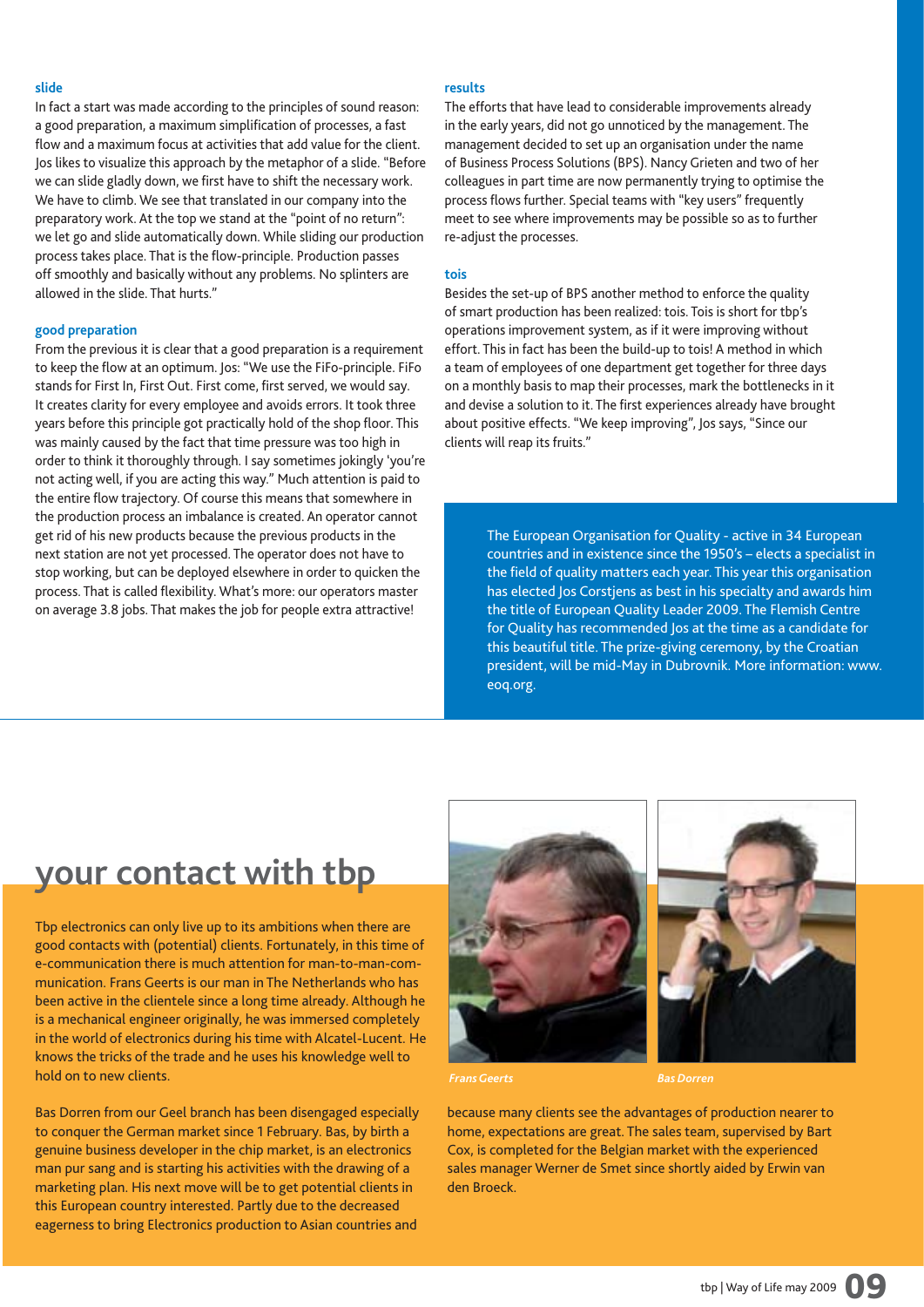# **SurfTable sweetens hospitalization**



*Generally, you don't stay in hospital for pleasure. Many a patient must keep to his bed forced by circumstances. Isolation and boredom are luring, with all that that entails. The Swiss company SurfTable has found a solution that can sweeten a patient's hospitalization considerably. They have worked in their own laboratory for a couple or years on what you may call a revolutionary product: a bed table with an integrated pc/TV screen – one could say a terminal- especi*ally for use in hospitals. This bed table can be seamlessly fitted

*to the current furniture the standard bedside table. The prototype meets the criteria required and it has raised the enthusiasm of the hospital world in the mean time. Time for its production! SurfTable has assigned the production to tbp electronics and has concluded an exclusive three-year contract. It is a special communication product*  for our medical trade from the assembling facilities in Geel. The first *couple of hundred samples will be produced and distributed this spring..*





Watching TV and films Internet access Selecting and listening to *spoken words* 

*Scratch-resistant and easy to clean*



*Connection for head-*

*phones*



*Direct access to patient information*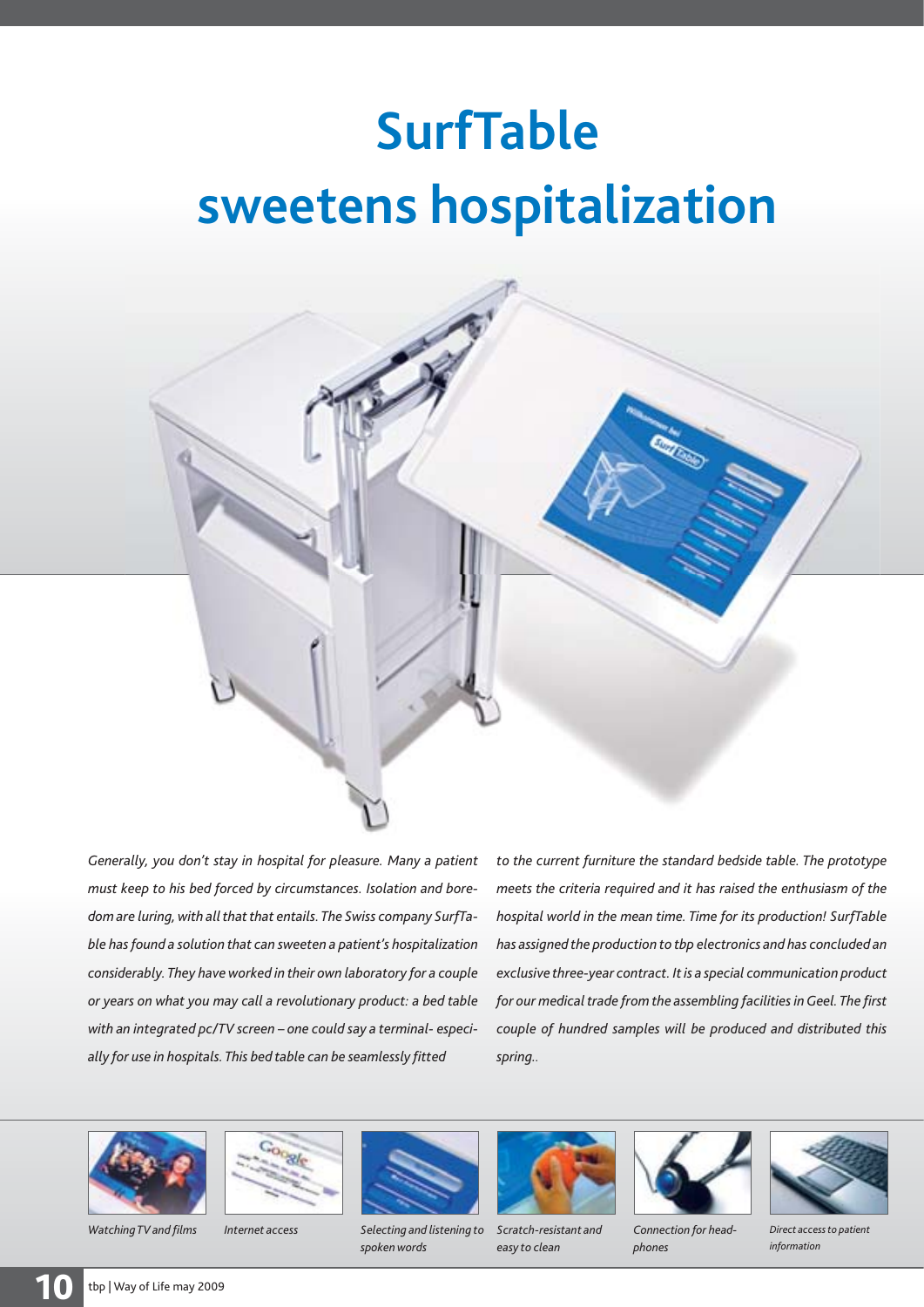### **multimedia in bed**

Developments in the communication market have pushed up considerably the possibilities in the last few decades. Things such as mobile telephones, the Internet and e-mail have all become common property. It is peculiar that in health care these things did not expand, in particular for patients. Even more peculiar: in many hospitals mobile phones are not allowed. The patients' individual communication with the outside world remains restricted. So far (hospital) patients remain deprived of communication with their surroundings, but the SurfTable is a considerable improvement in it. SurfTable is the name of a (standard) bed table with a built-in screen. Via this screen all imaginable communication will be possible: watching TV and films, surfing on the Internet, emailing, listening to and selecting music or spoken words, etcetera. All data flows are within a hand's reach of the patient who is confined to his/her bed. Medical staff can consult patient files, illustrations and the like or add specific information via the same screen – by means of a personal login and pass word. You can call it certainly a piece of high-tech electronics that will sweeten the patient's and doctor's life alike. As accessories a loose keyboard with touch pad and a remote control for TV use are available. SurfTable meets the requirements of all those involved and forms one integrated part of the hospital furniture.

### **Making the prototype ready for production**

A lot is involved in the development of such a product. It is not only a question of integration of a pc with TV-facilities, but there are special requirements for the mechanical characteristics as well. A screen in a bed board seems an almost impossible task. The board has to be scratch-resistant, the image hast to be clear, it has to

be easily cleaned and easy to control. And we haven't said anything about the bacteriological aspect yet. Many partners were involved in the realisation, for instance the search for the right synthetic material and suppliers. All these efforts have led to a product that meets all criteria. The start exists of the production of a small series, before switching to larger numbers. In this stage we can build up experience with the production from which we can learn for the production of larger numbers. At this initial stage of production the prototype is scrutinized, both qua applied electronics and qua mechanical construction. Before a production line is set up, the engineers in Geel will have to set up the right methods and processes. If needed the mechanical and electronic design will have to be adjusted. All sides will be gone through: from design to packaging and distribution. Almost obviously they are cooperating closely with the client SurfTable that as originator is expected to conquer the market world-wide. The first products soon will be directly shipped to the buyers from tbp Geel. Distribution and after sales will take place via Aprolog (www.aprolog. com) in the near future as well. Aprolog is among other things tbp's logistics partner.

#### **characteristics**

The SurfTable infotainment-solution has been set up in such a way that the patient will be able to communicate with the outside world as easy as possible, so without needing a course of some sort. The accessories as well have been devised durably and the maintenance is kept to a minimum. The standard TVs in the hospital wards, hanging mostly from a bracket from the wall or the ceiling, have become redundant. The flexibility in the use of the hospital ward will improve as well with it.

In short SurfTable offers a treasure trove

of communication and information (infotainment):

- access to the Internet,
- complete e-mail-functionality,
- music selection from the hard disc,
- films from the hard disc.
- language options,

• over 200 programmed radio channels corresponding to country, region and language,

• a variety of games (suitable for intranet in a patient-to-patient network) and

• direct access to local or world news and patient information.

Connections remain restricted to the (standard) infrastructure that is already present in the hospital. The installation of extra connections or installations is not needed. Soon you will be in hospital for your own pleasure. Or won't you?